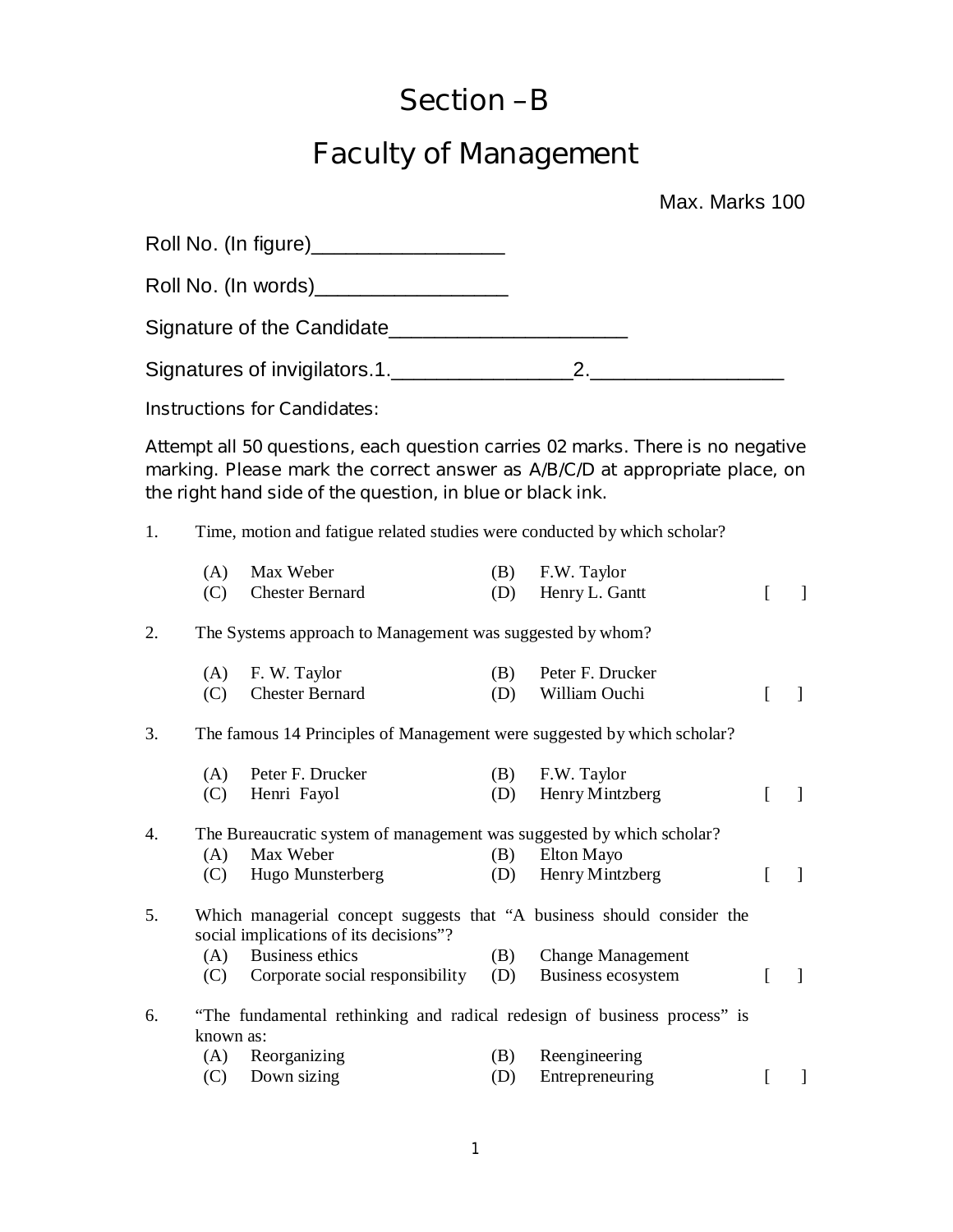| 7.  | The book 'Competitive Advantage of Nations' was authored by whom?                                                   |                                                                   |            |                                 |                                       |              |  |  |
|-----|---------------------------------------------------------------------------------------------------------------------|-------------------------------------------------------------------|------------|---------------------------------|---------------------------------------|--------------|--|--|
|     | (A)<br>(C)                                                                                                          | Peter F. Drucker<br>David Ricardo                                 | (B)<br>(D) | Gary Hamel<br>Michael Porter    |                                       | $\mathbf{I}$ |  |  |
|     |                                                                                                                     |                                                                   |            |                                 | L                                     |              |  |  |
| 8.  | The names of Dr. Deming, Dr. Juran and Phil Croby are associated with<br>which aspect of management?                |                                                                   |            |                                 |                                       |              |  |  |
|     | (A)                                                                                                                 | <b>Financial Management</b>                                       | (B)        | <b>Total Quality Management</b> |                                       |              |  |  |
|     | (C)                                                                                                                 | <b>Business logistics</b>                                         | (D)        | <b>International Business</b>   | L                                     | $\mathbf{I}$ |  |  |
| 9.  |                                                                                                                     | An organizational structure primarily refers to:                  |            |                                 |                                       |              |  |  |
|     | (A)                                                                                                                 | How resources are allocated                                       | (B)        | The location of departments     |                                       |              |  |  |
|     | (C)                                                                                                                 | How activities are coordinated<br>and controlled                  | (D)        | Policy of the firm              | $\overline{[}$                        | $\mathbf{I}$ |  |  |
| 10. |                                                                                                                     | The purpose of a business is known as:                            |            |                                 |                                       |              |  |  |
|     | (A)                                                                                                                 | Its Mission                                                       | (B)        | Objectives                      | $\Gamma$                              | $\mathbf{I}$ |  |  |
|     | (C)                                                                                                                 | Vision                                                            | (D)        | Goals                           |                                       |              |  |  |
|     | Choosing the most appropriate person for the current or future position in                                          |                                                                   |            |                                 |                                       |              |  |  |
| 11. |                                                                                                                     | an organization is known as:                                      |            |                                 |                                       |              |  |  |
|     | (A)                                                                                                                 | Recruitment                                                       | (B)        | Selection                       |                                       |              |  |  |
|     | (C)                                                                                                                 | Staffing                                                          | (D)        | Promotion                       | $\Gamma$                              | $\mathbf{1}$ |  |  |
| 12  | 360 degree appraisal means:                                                                                         |                                                                   |            |                                 |                                       |              |  |  |
|     | (A)                                                                                                                 | Continuous appraisal                                              | (B)        | Periodic appraisal              |                                       |              |  |  |
|     | (C)                                                                                                                 | Appraisal<br>by<br>subordinates,<br>superior, colleagues and self | (D)        | Comprehensive appraisal         | ſ                                     | $\mathbf{1}$ |  |  |
| 13  | Which training approach is closest to 'on the job training'?                                                        |                                                                   |            |                                 |                                       |              |  |  |
|     | (A)                                                                                                                 | Online education                                                  | (B)        | Simulation                      |                                       |              |  |  |
|     |                                                                                                                     | (C) Conferences                                                   |            | (D) Video tapes or CDs          | $\begin{bmatrix} 1 & 1 \end{bmatrix}$ |              |  |  |
| 14. |                                                                                                                     |                                                                   |            |                                 |                                       |              |  |  |
|     | The motivational theory which recognizes the importance of various<br>individual needs and motivations is known as: |                                                                   |            |                                 |                                       |              |  |  |
|     | (A)                                                                                                                 | The Expectancy theory                                             | (B)        | The Vroom theory                |                                       |              |  |  |
|     | (C)                                                                                                                 | McGregor's X and Y theory                                         | (D)        | The ERG theory                  | $\mathsf{L}$                          | T            |  |  |
| 15. | The concept of strategic business unit (SBU) was first evolved by:                                                  |                                                                   |            |                                 |                                       |              |  |  |
|     | (A)                                                                                                                 | The General Electric Company                                      | (B)        | <b>General Motors</b>           |                                       |              |  |  |
|     | (C)                                                                                                                 | Proctor and Gamble                                                | (D)        | DuPont                          | t                                     | $\perp$      |  |  |
| 16. | According to the BCG matrix a 'cash cow' business portfolio means:                                                  |                                                                   |            |                                 |                                       |              |  |  |
|     | (A)                                                                                                                 | High market share in a high (B)                                   |            | Low market share in a high      |                                       |              |  |  |
|     |                                                                                                                     | growth market                                                     |            | growth market                   |                                       |              |  |  |
|     | (C)                                                                                                                 | High market share in a slow                                       | (D)        | Low market share in a slow      |                                       |              |  |  |
|     |                                                                                                                     | growth market                                                     |            | growth market                   |                                       |              |  |  |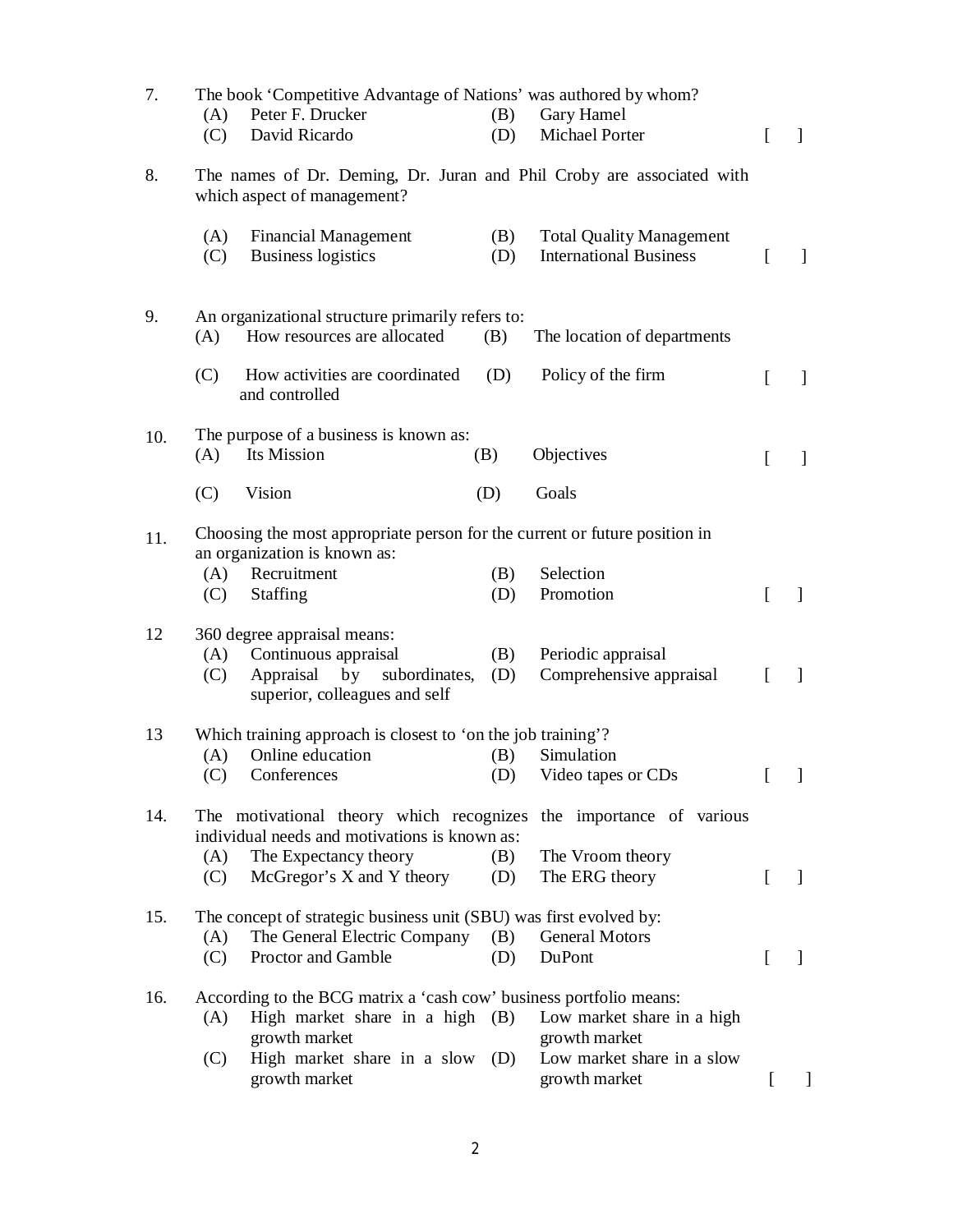| 17.                                                                                                                   | Which of the following is not a part of Michel Porters' generic strategies<br>model? |                                                                                                                                                                                                  |            |                                                                                                                 |              |              |  |  |
|-----------------------------------------------------------------------------------------------------------------------|--------------------------------------------------------------------------------------|--------------------------------------------------------------------------------------------------------------------------------------------------------------------------------------------------|------------|-----------------------------------------------------------------------------------------------------------------|--------------|--------------|--|--|
|                                                                                                                       | (A)                                                                                  | Cost leadership                                                                                                                                                                                  | (B)        | Differentiation                                                                                                 |              |              |  |  |
|                                                                                                                       | (C)                                                                                  | Focus                                                                                                                                                                                            | (D)        | Core competence                                                                                                 | L            | 1            |  |  |
| 18.                                                                                                                   | (A)<br>(C)                                                                           | In the context of global entry strategies, a 'multi domestic strategy' means:<br>Adapting a product/ service to<br>the local requirements<br>Standardized the product and<br>marketing mix, both | (B)<br>(D) | Localize the product but not<br>the marketing mix<br>Standardize the product $\&$<br>localize the marketing mix | ſ            | $\mathbf{I}$ |  |  |
| 19                                                                                                                    | (A)                                                                                  | Human resource management aims to maximize the employee:<br>Welfare                                                                                                                              |            | (B) Performance                                                                                                 |              |              |  |  |
|                                                                                                                       | (C)                                                                                  | Effectiveness                                                                                                                                                                                    | (D)        | Satisfaction                                                                                                    | $\Gamma$     | $\mathbf{I}$ |  |  |
| 20                                                                                                                    | (A)                                                                                  | Values, beliefs, attitudes, perceptions etc are:<br>Demographic factors                                                                                                                          |            | (B) Physiological factors                                                                                       |              |              |  |  |
|                                                                                                                       | (C)                                                                                  | Psychographic factors                                                                                                                                                                            |            | (D) Sociological factors                                                                                        | ſ            | $\mathbf{1}$ |  |  |
| 21                                                                                                                    | Which of the following is <b>not</b> an element of microeconomic decisions?          |                                                                                                                                                                                                  |            |                                                                                                                 |              |              |  |  |
|                                                                                                                       | (A)                                                                                  | What goods and services are to<br>be produced                                                                                                                                                    | (B)        | How are things going to be<br>produces                                                                          |              |              |  |  |
|                                                                                                                       | (C)                                                                                  | Who is going to produce them                                                                                                                                                                     | (D)        | whom<br>they<br>For<br>are<br>produced                                                                          | L            | -1           |  |  |
| 22                                                                                                                    | (A)                                                                                  | What is meant by rise in demand?<br>People buying more if price is<br>reduced                                                                                                                    | (B)        | People buying more at the<br>same price                                                                         |              |              |  |  |
|                                                                                                                       | (C)                                                                                  | People buying more if the price<br>is hiked                                                                                                                                                      | (D)        | People buying the same<br>quantity at any price level                                                           | $\mathbf{I}$ | $\mathbf{1}$ |  |  |
| 23                                                                                                                    | At the national level, the aerated soft drink market in India is an example of:      |                                                                                                                                                                                                  |            |                                                                                                                 |              |              |  |  |
|                                                                                                                       | (A)                                                                                  | Monopoly                                                                                                                                                                                         | (B)        | Duopoly                                                                                                         |              |              |  |  |
|                                                                                                                       | (C)                                                                                  | Oligopoly                                                                                                                                                                                        | (D)        | Perfect competition                                                                                             | L            | $\mathbf{1}$ |  |  |
| 24<br>What is added to the gross domestic product (GDP) data to arrive at the Gross<br>National Income (GNY) figures? |                                                                                      |                                                                                                                                                                                                  |            |                                                                                                                 |              |              |  |  |
|                                                                                                                       | (A)                                                                                  | Net income from abroad                                                                                                                                                                           | (B)        | Depreciation                                                                                                    |              |              |  |  |
|                                                                                                                       | (C)                                                                                  | Subsidies received by firms                                                                                                                                                                      | (D)        | Undistributed profits                                                                                           | $\mathbf{I}$ | $\mathbf{I}$ |  |  |
| 25                                                                                                                    | Basic needs such as food, water, shelter etc are known as:                           |                                                                                                                                                                                                  |            |                                                                                                                 |              |              |  |  |
|                                                                                                                       | (A)                                                                                  | Psychological needs                                                                                                                                                                              | (B)        | Acquired needs                                                                                                  |              |              |  |  |
|                                                                                                                       | (C)                                                                                  | Biogenic needs                                                                                                                                                                                   | (D)        | Social needs                                                                                                    | $\Gamma$     | 1            |  |  |
| 26                                                                                                                    |                                                                                      | In proper capital budgeting analysis we evaluate incremental:                                                                                                                                    |            |                                                                                                                 |              |              |  |  |
|                                                                                                                       | (A)                                                                                  | Cash flow                                                                                                                                                                                        | (B)        | Accounting Income                                                                                               |              |              |  |  |
|                                                                                                                       | (C)                                                                                  | Earnings                                                                                                                                                                                         | (D)        | Operating profit                                                                                                | $\lfloor$    | $\mathbf{I}$ |  |  |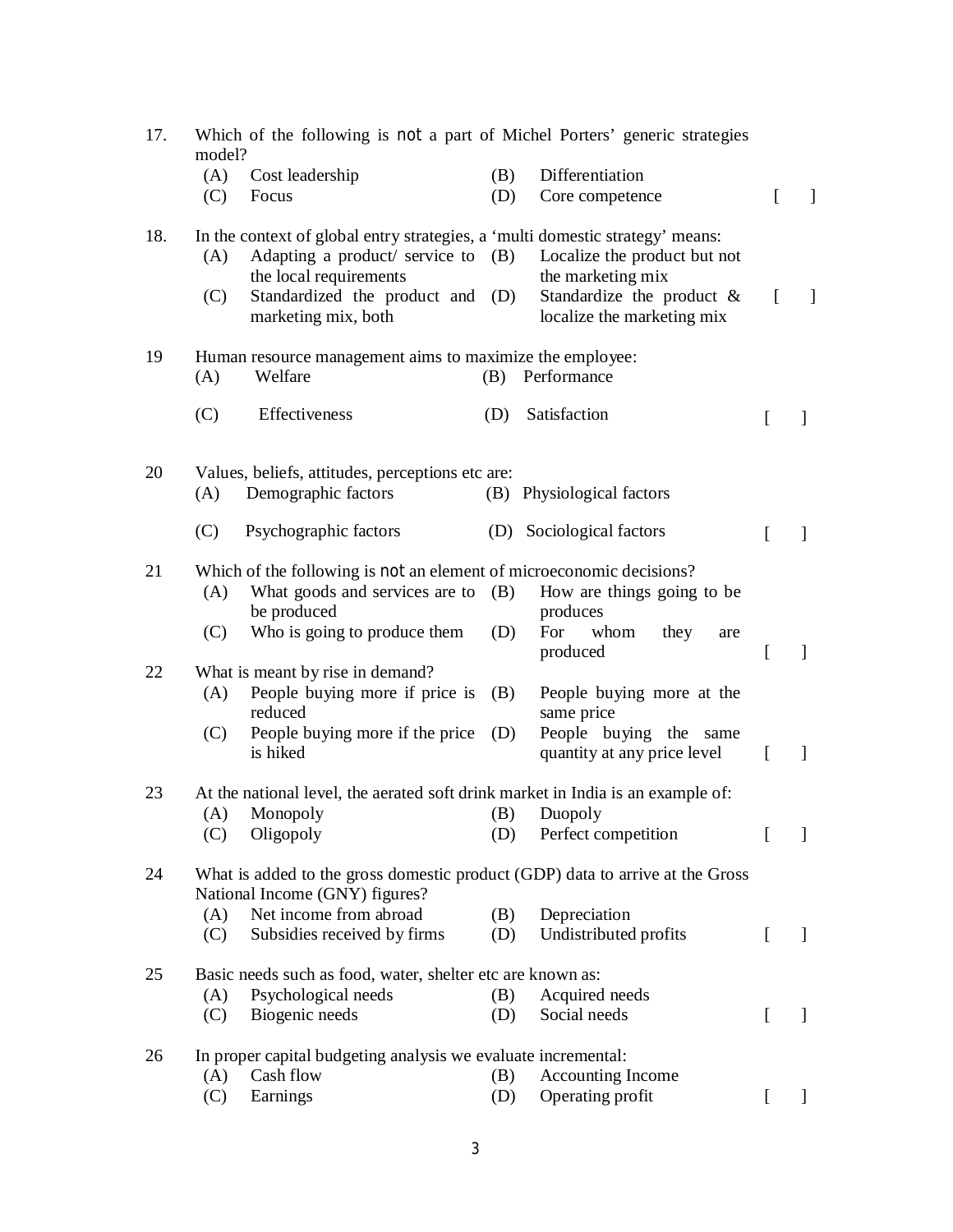| 27 | A capital investment is the one that:<br>(A)<br>benefits                                                                                                                               | Has the prospect of long term   | (B)<br>Has the prospect of long<br>term growth                                  |                |              |
|----|----------------------------------------------------------------------------------------------------------------------------------------------------------------------------------------|---------------------------------|---------------------------------------------------------------------------------|----------------|--------------|
|    | (C)<br>firms                                                                                                                                                                           | Is only undertaken by large     | Applies only to investment<br>(D)<br>in fixed assets.                           | L              | $\mathbf{I}$ |
| 28 | What is the most appropriate goal of a firm:<br>Profit maximization<br>(A)                                                                                                             |                                 | Stakeholders'<br>benefit<br>(B)<br>maximization                                 | [              | $\mathbf{I}$ |
|    | (C)<br>EPS maximization                                                                                                                                                                |                                 | (D)<br>Wealth maximization                                                      |                |              |
| 29 | generally based on:                                                                                                                                                                    |                                 | The discount factor for calculating the net present value of a future income is |                |              |
|    | Prevailing Interest rate<br>(A)                                                                                                                                                        |                                 | Rate of inflation<br>(B)                                                        | L              | -1           |
|    | (C)<br>Foreign exchange reserves                                                                                                                                                       |                                 | Stock market index<br>(D)                                                       |                |              |
| 30 | The ratio of Operating income and Net income is known as:                                                                                                                              |                                 |                                                                                 |                |              |
|    | Operating leverage<br>(A)                                                                                                                                                              | (B)                             | Financial leverage                                                              |                |              |
|    | (C)<br>Accounting leverage                                                                                                                                                             | (D)                             | Capital leverage                                                                | $\overline{[}$ | $\mathbf{I}$ |
| 31 | Which of the following statements is <b>not</b> true?                                                                                                                                  |                                 |                                                                                 |                |              |
|    | Marketing facilitates exchange<br>(A)<br>Marketers identify the needs<br>(C)                                                                                                           |                                 | Marketers manage demand<br>(B)<br>(D)<br>Marketing creates needs                | ſ              | $\mathbf{1}$ |
| 32 | A variety seeking buying behavior is generally observed in case of:                                                                                                                    |                                 |                                                                                 |                |              |
|    | (A)<br>involvement<br>High<br>Products                                                                                                                                                 | lifestyle                       | (B)<br>Low involvement routine<br>buying products                               |                |              |
|    | (C)<br>few differences among brands                                                                                                                                                    | Low involvement goods with a    | Low involvement products<br>(D)<br>with significant difference<br>among brands  | $\lceil$       | $\Box$       |
| 33 | A consumer perception based on a single favorable or unfavorable trait or<br>impression, ignoring other relevant factors is known as:<br>Stereotyping<br>The halo effect<br>(B)<br>(A) |                                 |                                                                                 |                |              |
|    | Clouded judgment<br>(C)                                                                                                                                                                | (D)                             | The Giffin effect                                                               | <sub>[</sub>   | $\mathbf{1}$ |
| 34 |                                                                                                                                                                                        |                                 | The most important challenge faced by the firms in rural markets today is:      |                |              |
|    | Expanding<br>(A)<br>distribution channels                                                                                                                                              | the<br>of $(B)$<br>reach        | Pricing of products                                                             |                |              |
|    | (C)                                                                                                                                                                                    | Maintaining the product quality | (D)<br>Reach of communication<br>media                                          | $\Gamma$       | $\perp$      |
| 35 | A homogeneous preference market may require:<br>Differentiated marketing<br>Customized marketing<br>(A)<br>(B)                                                                         |                                 |                                                                                 |                |              |
|    | Undifferentiated marketing<br>(C)                                                                                                                                                      |                                 | Target marketing<br>(D)                                                         | L              | -1           |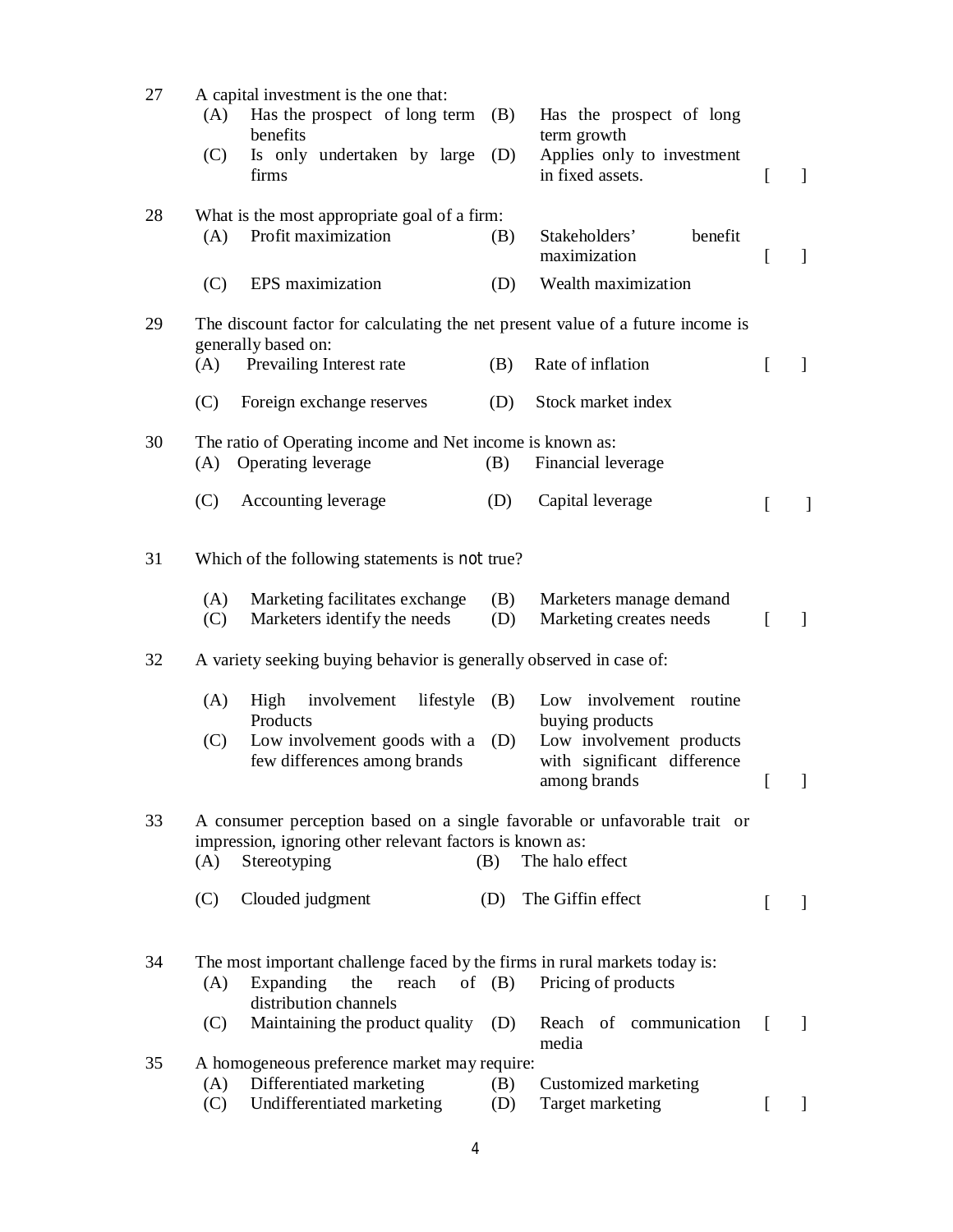| 36 | Firms generally go for brand extension during which stage of lifecycle of their<br>products?                                                                                                                                                                                               |                                             |                |              |  |  |  |  |
|----|--------------------------------------------------------------------------------------------------------------------------------------------------------------------------------------------------------------------------------------------------------------------------------------------|---------------------------------------------|----------------|--------------|--|--|--|--|
|    | (A)<br>Introductory stage                                                                                                                                                                                                                                                                  | Growth stage<br>(B)                         |                |              |  |  |  |  |
|    | Maturity stage<br>(C)                                                                                                                                                                                                                                                                      | Declining stage<br>(D)                      | <sub>[</sub>   | $\mathbf{1}$ |  |  |  |  |
| 37 | Cost based pricing is more suitable for:                                                                                                                                                                                                                                                   |                                             |                |              |  |  |  |  |
|    | Consumer goods<br>(A)                                                                                                                                                                                                                                                                      | Industrial goods<br>(B)                     |                |              |  |  |  |  |
|    | Job work/construction works<br>(C)                                                                                                                                                                                                                                                         | Services<br>(D)                             | L              | $\mathbf{I}$ |  |  |  |  |
| 38 | The brand name 'Tata' is a good example of:                                                                                                                                                                                                                                                |                                             |                |              |  |  |  |  |
|    | Corporate branding<br>(A)                                                                                                                                                                                                                                                                  | Third party branding<br>(B)                 |                |              |  |  |  |  |
|    | Individual branding<br>(C)                                                                                                                                                                                                                                                                 | Product family branding<br>(D)              | $\Gamma$       | $\mathbf{1}$ |  |  |  |  |
| 39 | While offering a product that meets customer needs and expectations if the<br>firm takes care that the product does not have any long term ill effect on the<br>health of consumer or the society, the approach is known as:<br>Relationship marketing<br>Societal marketing<br>(A)<br>(B) |                                             |                |              |  |  |  |  |
|    | (C)<br>Green marketing                                                                                                                                                                                                                                                                     | Customized marketing<br>(D)                 | [              | $\mathbf{I}$ |  |  |  |  |
| 40 | Which of the following is not a characteristic of advertising:<br>(A) It is a way of mass communication (B) It may use different media                                                                                                                                                     |                                             |                |              |  |  |  |  |
|    | (C) Somebody has to pay for it                                                                                                                                                                                                                                                             | (D) The message communicated<br>is personal | $\overline{[}$ | $\mathbf{1}$ |  |  |  |  |
| 41 | In which network typology, if a computer network cable is broken the whole                                                                                                                                                                                                                 |                                             |                |              |  |  |  |  |
|    | network goes down?                                                                                                                                                                                                                                                                         |                                             |                |              |  |  |  |  |
|    | $(A)$ TREE                                                                                                                                                                                                                                                                                 | (B) BUS                                     |                |              |  |  |  |  |
|    | (C) STAR                                                                                                                                                                                                                                                                                   | <b>MESH</b><br>(D)                          | L              | $\perp$      |  |  |  |  |
| 42 | OSI Network model consists of:                                                                                                                                                                                                                                                             |                                             |                |              |  |  |  |  |
|    | (A)<br>5 Layers                                                                                                                                                                                                                                                                            | (B)<br>6 Layers                             |                |              |  |  |  |  |
|    | 7 Layers<br>(C)                                                                                                                                                                                                                                                                            | 8 Layers<br>(D)                             | [              | -1           |  |  |  |  |
| 43 | In relational database terminology, an attribute is:                                                                                                                                                                                                                                       |                                             |                |              |  |  |  |  |
|    | A field<br>(A)                                                                                                                                                                                                                                                                             | (B)<br>A record                             |                |              |  |  |  |  |
|    | An entity<br>(C)                                                                                                                                                                                                                                                                           | (D)<br>A table                              | <sub>[</sub>   | $\mathbf{I}$ |  |  |  |  |
| 44 | A set of program instructions that can attach itself to a file, reproduce itself,<br>and spread to other files is called                                                                                                                                                                   |                                             |                |              |  |  |  |  |
|    | Worm<br>(A)                                                                                                                                                                                                                                                                                | Virus<br>(B)                                |                |              |  |  |  |  |
|    | (C)<br>Trojan                                                                                                                                                                                                                                                                              | Phishing<br>(D)                             | L              | 1            |  |  |  |  |
| 45 | One business transmitting computer-readable data in a standard format to<br>another business is an example of                                                                                                                                                                              |                                             |                |              |  |  |  |  |
|    | (A)<br><b>EFT</b>                                                                                                                                                                                                                                                                          | <b>VAN</b><br>(B)                           |                |              |  |  |  |  |
|    | (C)<br>EDI                                                                                                                                                                                                                                                                                 | LAN<br>(D)                                  | $\mathsf{L}$   |              |  |  |  |  |